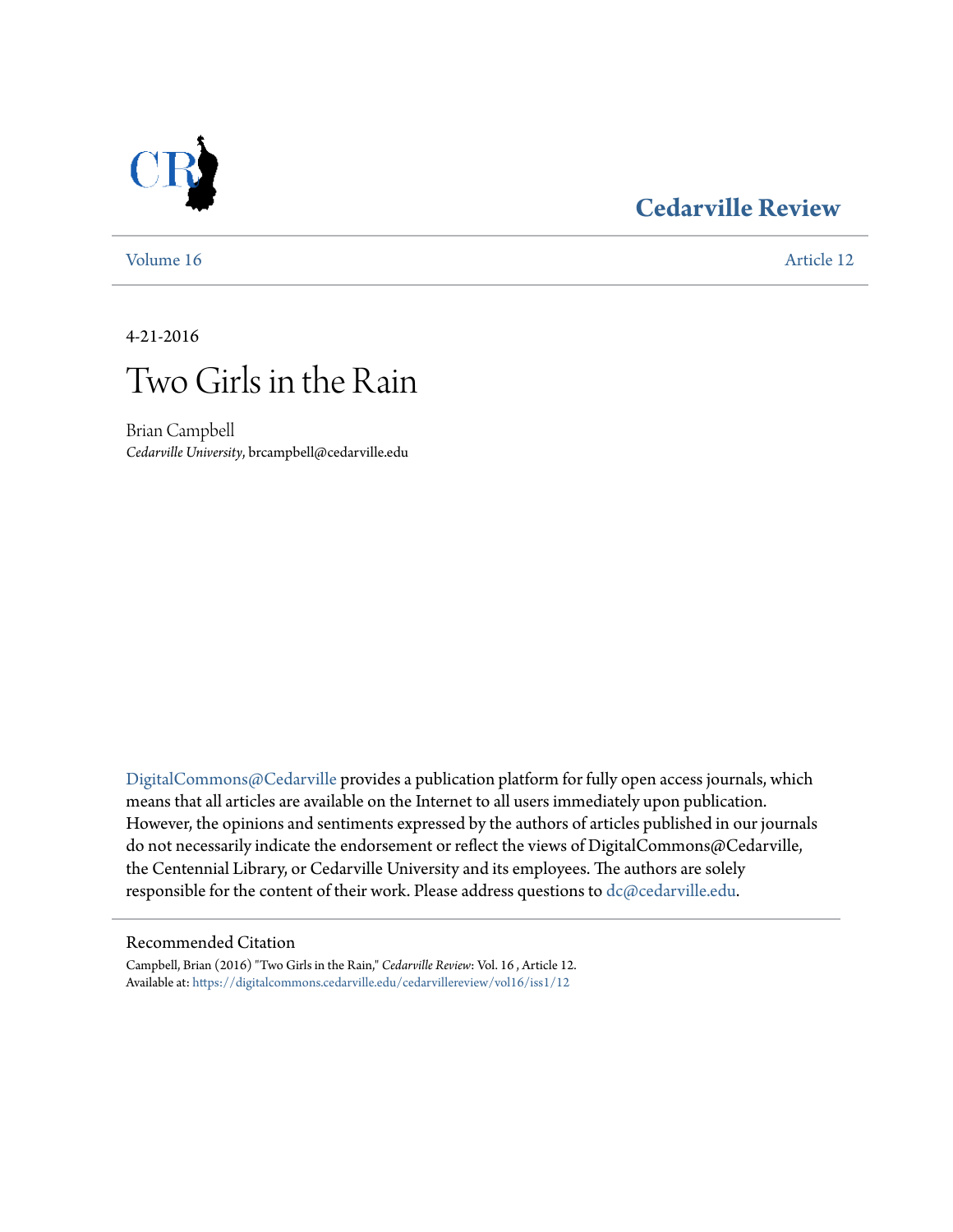### Two Girls in the Rain

Browse the contents of [this issue](https://digitalcommons.cedarville.edu/cedarvillereview/vol16/iss1) of *Cedarville Review*.

#### **Description (Optional)**

"Two Girls in the Rain" contrasts how two different people react to the same trials and circumstances through the use of symbolism and parallelism.

## Creative Commons License<br> **@000**

This work is licensed under a [Creative Commons Attribution-Noncommercial-No Derivative Works 4.0](http://creativecommons.org/licenses/by-nc-nd/4.0/) [License.](http://creativecommons.org/licenses/by-nc-nd/4.0/)

#### **About the Contributor (Optional)**

Brian Campbell is majoring in music education at Cedarville University. He draws inspiration for his poetry from his life as a missionary kid, filled with countless transitions, multicultural experiences, unique adventures, and lifelong friends. He is thankful for these experiences God has given him, and through his poetry, Brian desires to give his readers new perspectives on themes like love and time through the challenging, but ultimately blessed, life of a third culture kid.

Follow this and additional works at: [https://digitalcommons.cedarville.edu/cedarvillereview](https://digitalcommons.cedarville.edu/cedarvillereview?utm_source=digitalcommons.cedarville.edu%2Fcedarvillereview%2Fvol16%2Fiss1%2F12&utm_medium=PDF&utm_campaign=PDFCoverPages)

Part of the [Poetry Commons](http://network.bepress.com/hgg/discipline/1153?utm_source=digitalcommons.cedarville.edu%2Fcedarvillereview%2Fvol16%2Fiss1%2F12&utm_medium=PDF&utm_campaign=PDFCoverPages)

This poetry is available in Cedarville Review: [https://digitalcommons.cedarville.edu/cedarvillereview/vol16/iss1/12](https://digitalcommons.cedarville.edu/cedarvillereview/vol16/iss1/12?utm_source=digitalcommons.cedarville.edu%2Fcedarvillereview%2Fvol16%2Fiss1%2F12&utm_medium=PDF&utm_campaign=PDFCoverPages)